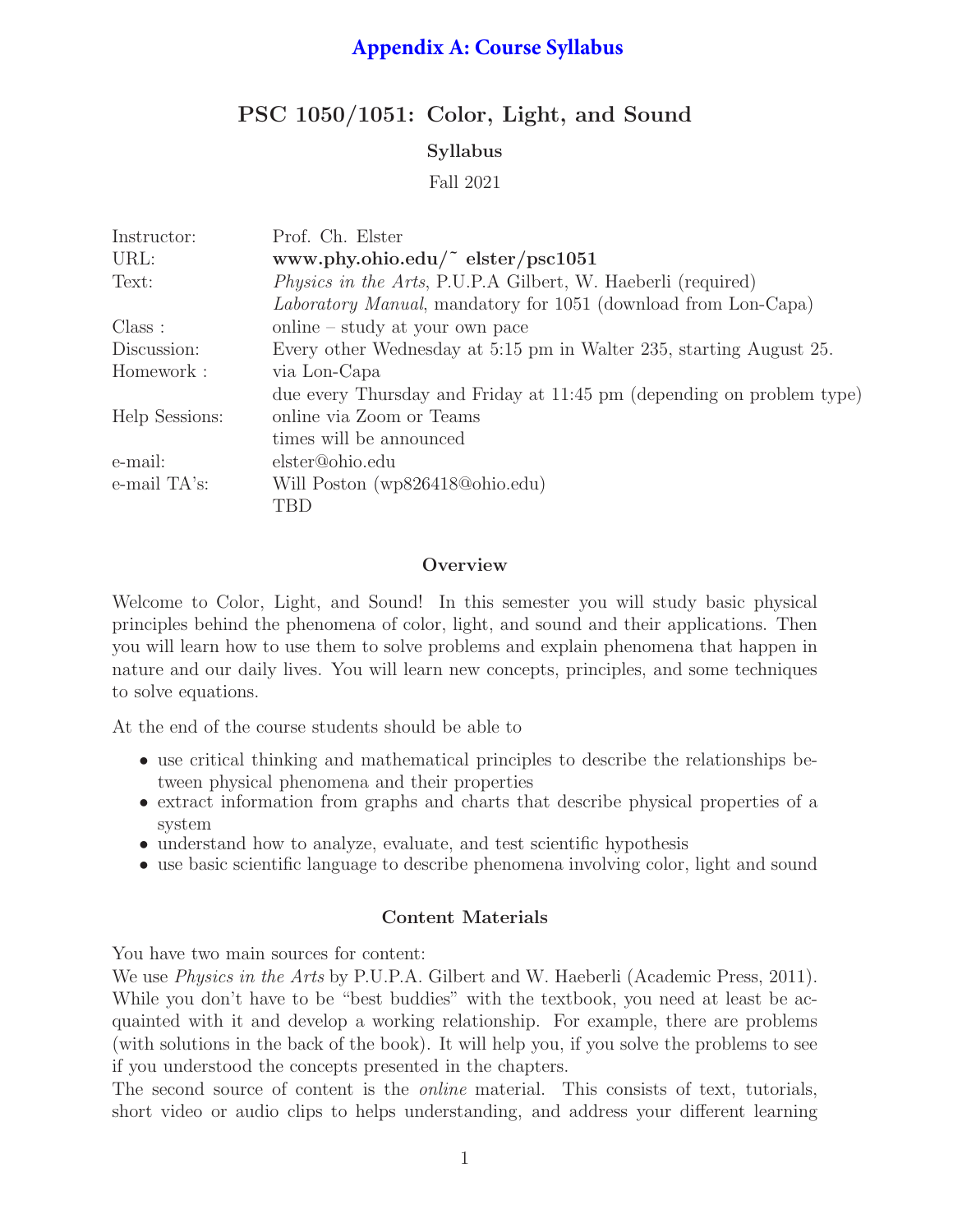styles. Please make sure to click through all different links so that you don't miss anything. The additional material (lecture notes and references) is on the lecture web-site www.phy.ohio.edu/ $\degree$  elster/psc1051/. This is for both, PSC 1050 and PSC 1051. To keep the web address short, I used only one number.

Every other week there will be a 'Meet-the-Professor' hour Wednesdays at 5:15 pm in Walter Hall 235. During this time you will have the opportunity to discuss material with the Professor and/or engage in some additional activity chosen by the Professor. This meeting is voluntary, and if you have a time conflict or choose not to attend, this will not have any effect on your grade. This will also not be a supplement for Lon-Capa helps sessions, which you are encouraged to attend if you need help with Lon-Capa.

During the 'Meet-the-Professor' all rules implemented by Ohio University regarding COVID-19 must be followed.

### Assignments

There will be weekly assignments throughout the course, aimed at helping you understand the material better. They will be delivered through the Lon-Capa system. Those assignments make up a significant fraction (35%) of your final score, so make sure you start on them as early as possible. There will be no extension on deadlines for assignments.

There are two types of assignments. The first type consists of you watching video material and answer questions to what you have seen. The deadline for these assignments is every Thursday at 11:45 pm. The second type consists of problems, either multiple choice or numerical. Usually you have up to 10 attempts to get a correct answer. The exception to this are certain multiple choice questions. Please plan ahead when using up your choices. These second type of problems are due every Friday at 11:45 pm. All problems for the following week will open Saturday's at noon.

When a problem is completed successfully, you are provided with a receipt number. Please record this number. This is your proof that you completed the work. We will not investigate discrepancies in records without this receipt.

To log into Lon-Capa, go to http://loncapa.phy.ohio.edu and enter with your OU ID (lower case) and your password.

Realizing that "life happens", and that sometimes you just need to "let it go", there is a 5% forgiveness factor. An Assignment score of 95% or better will receive the full credit towards your grade. Scores below 95% will be prorated (e.g. 47.5% would be half credit). That said, you are responsible for knowing how to do all the problems, even those you might have chosen not to complete. Technical difficulties are included in the 5% of the score that is forgiven.

### Laboratory

If you take this class as a 4-hour laboratory course, you need to be registered for PSC1051, and pick one of the laboratory sections. Laboratory manuals should be downloaded from Lon-Capa, and a printed copy should be brought to the laboratory session or available to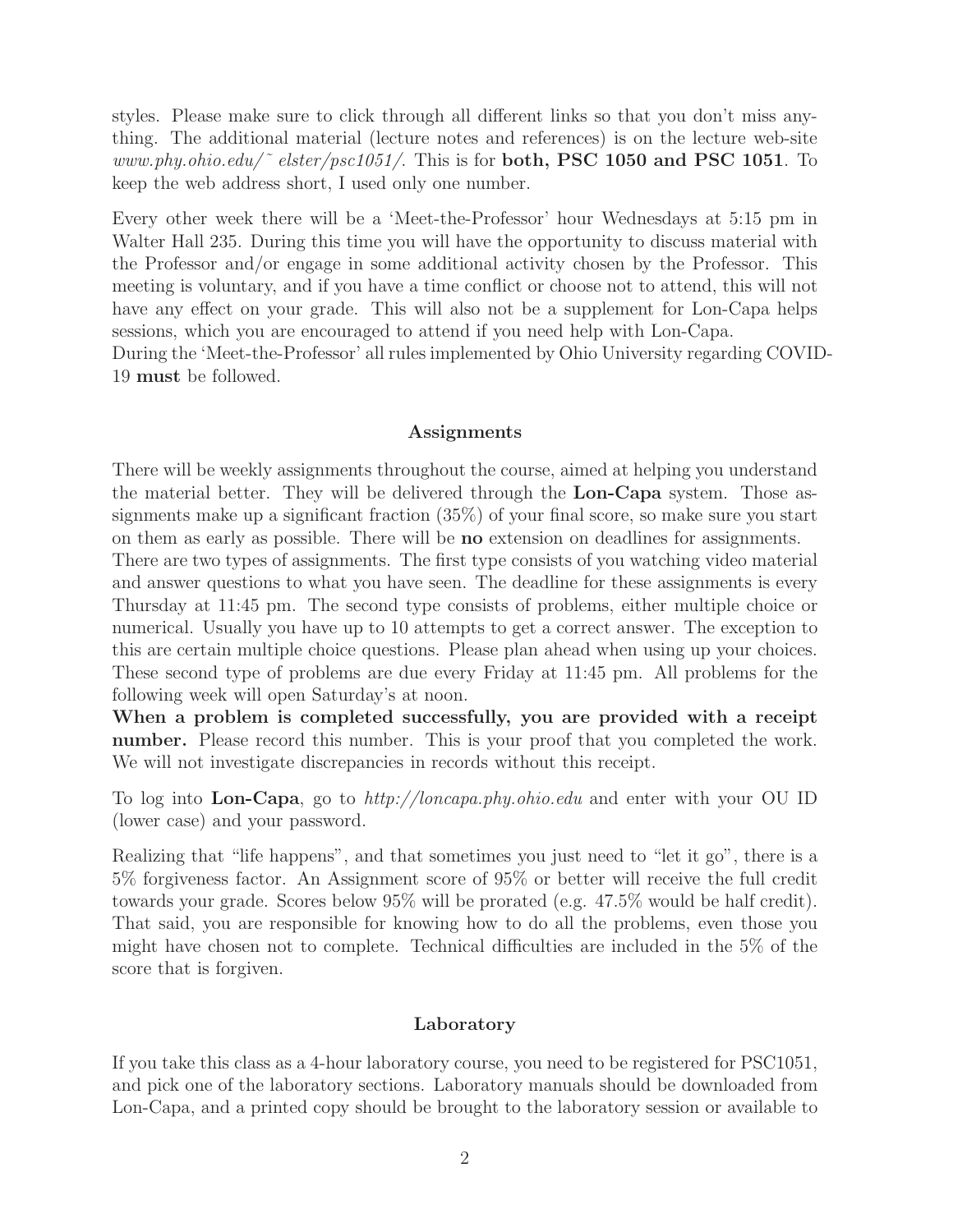you when working online. You must read the material prior to the laboratory and have Apps installed on your phone **prior** to the lab when required. There will be a pop-up quiz on the lab material before you can start your lab. Please see the Laboratory Schedule for further details and procedures implemented for the lab. The COVID-19 rules issued by the university will be in effect for the in person labs. Please see the Lab Schedule for further details.

## Exams

There will be four online exams. Three of those will be scheduled during the semester and will last for **one** hour. The fourth is a comprehensive final exam to be given during finals week, and will last **two** hours. The exam schedule can be found in the class schedule. Students will be allowed to use their *handwritten* notes that can be used along with calculators during the exams. It is highly suggested that you start preparing a summary and equation sheet from the start of the semester.

Electronic Devices in Exams: You are allowed a dedicated calculator for exams. All other electronic devices are forbidden. This includes music players, electronic dictionaries, tablets and cell phones. You get the idea. No ear-buds will be used during the exam. Simple scientific calculators can be purchased for as little as \$10. Make sure the calculator can handle scientific notation and trigonometric functions.

All exams are based on the material covered in lectures, the book, and assignments. No make-up exams will be given without a University excused absence and prior consent of the instructor.

# Grading

Your final score is determined by your overall performance in the course. Influential factors include homework assignments, exams, and for PSC 1051 the laboratory. The weighting factors of the individual components are:

| <b>Grading Chart</b>                                                 |                   | 1051              |
|----------------------------------------------------------------------|-------------------|-------------------|
| EXAM 1 (September 24)<br>EXAM 2 (October 22)<br>EXAM 3 (November 12) | 10%<br>10%<br>15% | 10%<br>10%<br>15% |
| FINAL [comprehensive] (Dec. $6, 4:40 \text{ pm}$ )                   | 30%               | 25%               |
| Assignments                                                          |                   | 25%               |
| Laboratory                                                           |                   | 159               |

Final grades of the course will be assigned according to the following scale. I reserve the right to curve up the grade, but will not curve down. For example, if everyone gets a score of 88% or better, is guaranteed at least an A-.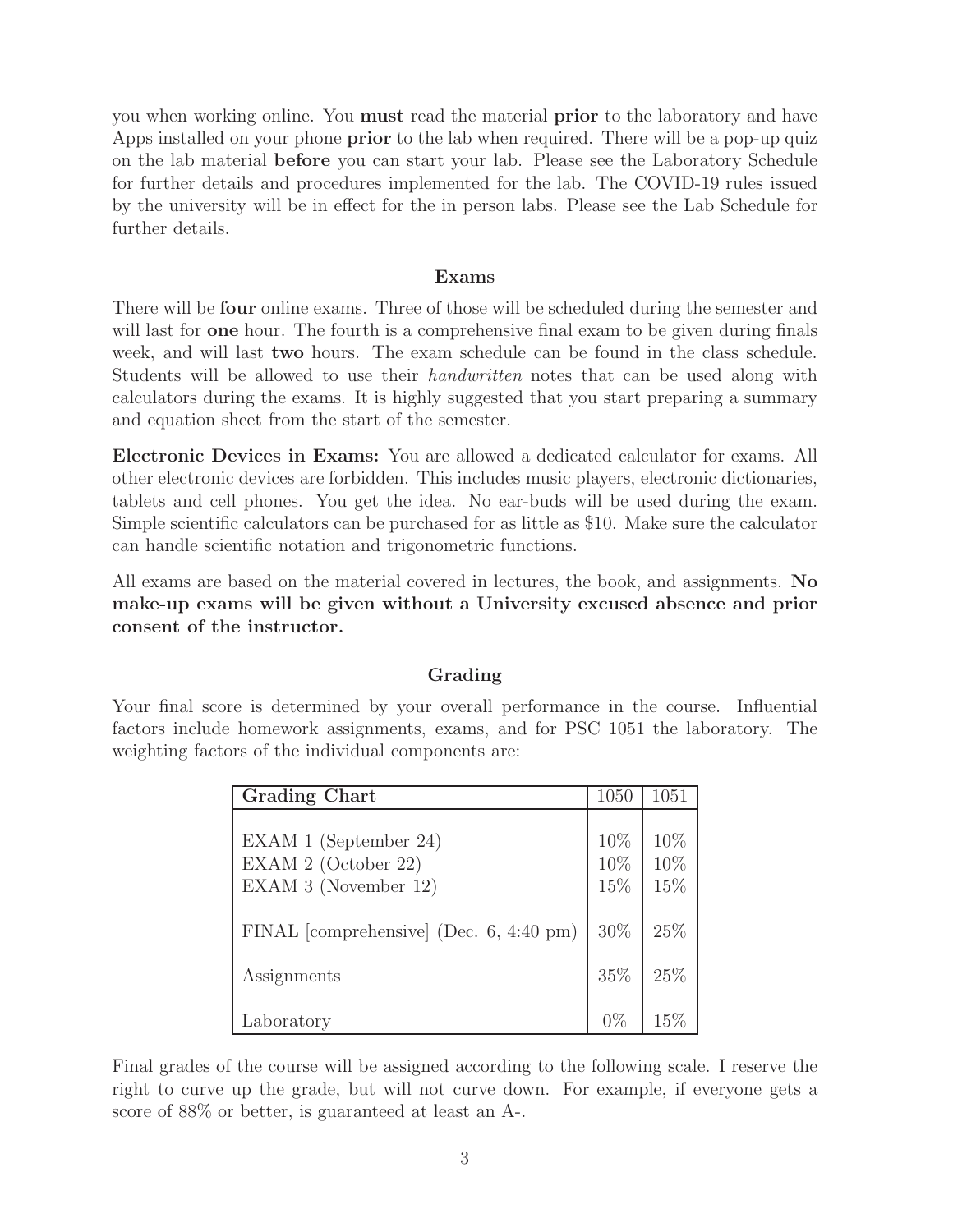| A- to A       | $88\%$ or better |
|---------------|------------------|
| $B$ - to $B+$ | 74\% to 87\%     |
| $C$ - to $C+$ | 62\% to 73\%     |
| $D$ - to $D+$ | $50\%$ to 61\%   |
| н,            | $49\%$ and below |

## Tentative Schedule

The schedule is tentative. In case there are changes you will be notified via email or Lon-Capa. Have in mind the weeks for the exams will not change.

| Week of:         | Chapter        | Contents                             | Laboratory      | Exam   |
|------------------|----------------|--------------------------------------|-----------------|--------|
| Aug $23$         |                | Basics 1                             | E1              |        |
| Aug $30$         |                | Basics 2                             | E2              |        |
| Sept 6           | $\mathbf{1}$   | Light 1                              | No Lab          |        |
| Sept 13          | 1              | Light 2                              | E3              |        |
| Sept 20          | $\overline{2}$ | Reflection and Mirrors               | F4              | Exam 1 |
| Sept 27          | 2,3            | Refraction and Lenses                | E <sub>5</sub>  |        |
| Oct 4            | 4,5            | Eye and Camera,                      | E6              |        |
| Oct 11           | 6,7,9          | Color I                              | E7              |        |
| Oct 18           | 7,8            | Color II                             | E8              | Exam 2 |
| Oct $25$         | 10,11          | Harmonic Motion, Waves               | E9              |        |
| Nov <sub>1</sub> | 12,13          | Waves and Resonances,                | E10             |        |
| Nov 8            | 14, 17, 18     | Sound, Stings, and Tubes             | E11             |        |
| Nov $15$         | 13,15,19       | Sound Quality, Doppler Effect        | E <sub>12</sub> | Exam 3 |
| Nov $23$         |                | Thanksgiving Week                    | Make-up Lab     |        |
| Nov $30$         | 21             | Acoustics, Musical Instruments       | Make-up Lab     |        |
| Dec 7            |                | Final Exam: Dec $6, 4:40 \text{ pm}$ |                 | Final  |

## Misconduct

We are required to remind you that academic misconduct is a Code A violation of the Ohio University Code of Student Conduct. If you are found to be involved in academic misconduct regarding this course, you will receive an F on the pertinent work and possibly for the entire course and/or a referral to the Office of Community Standards and Student Responsibility. University Judiciaries may impose additional sanctions. Procedures for judicial actions will be invoked as described in the Student and Faculty Handbooks. See the O.U. Undergraduate Catalog.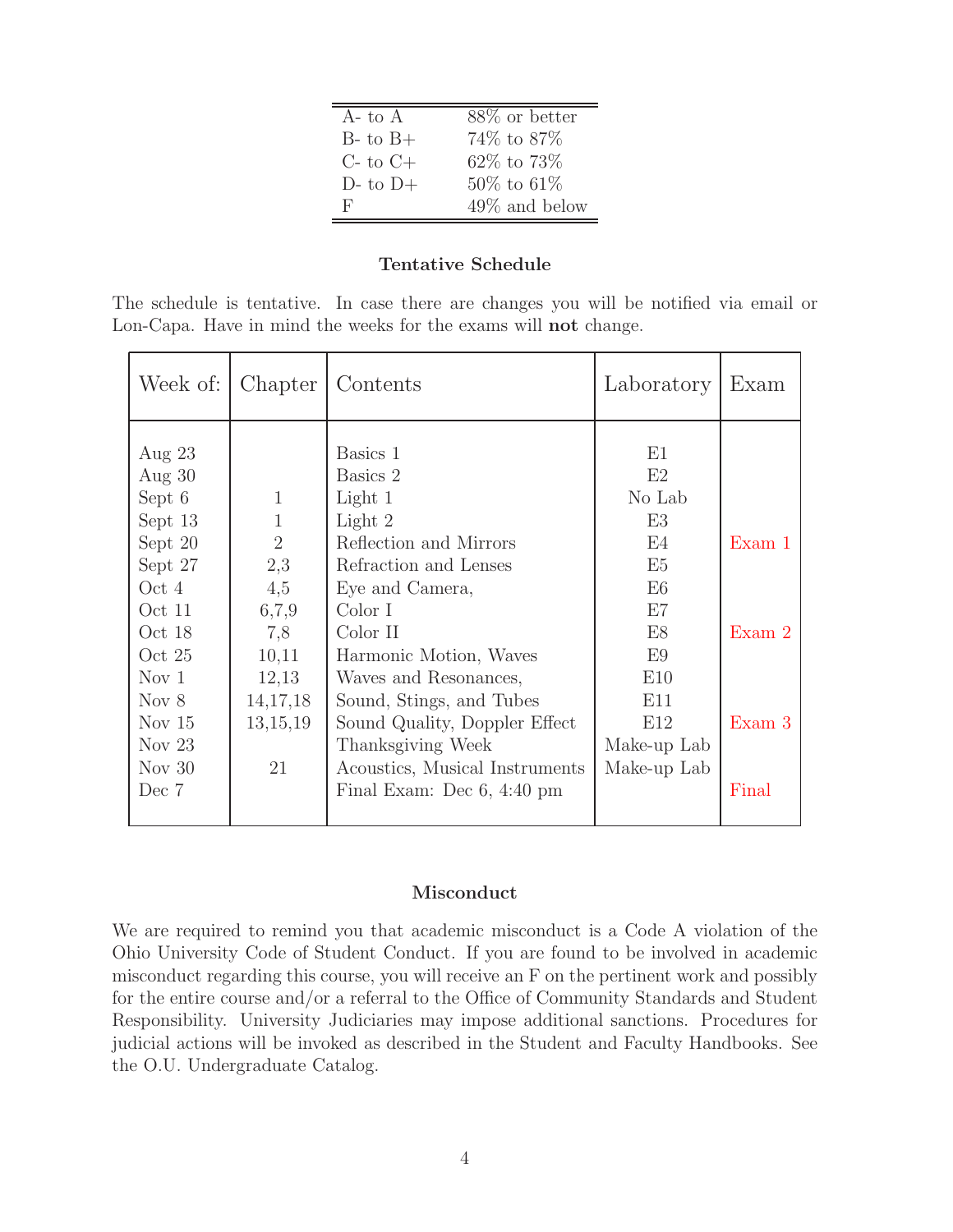## Preferred Name Policy

Remember that OU permits you to specify a preferred name on documents that do not require your legal name. You can change the name that appears on the class list through the MyOHIO portal site. After having done so, please let the instructor know if any class materials are using the wrong name.

#### Contingency Plans

In the event of a major campus emergency, course requirements, deadlines, and grading percentages are subject to changes that may be necessitated by a revised calendar or other circumstances beyond the instructor's control. We will make sure this information is communicated through e-mail and Lon-Capa.

### Lon-Capa Instructions

The homework and on-line reading materials can be accessed using a web browser. Homework and pre-class assignments are given under

http://loncapa.phy.ohio.edu

Your username is your 8-character OU ID (for example ml931098). the username is **case** sensitive. Make sure the first two letters are lower case. Use your OU password to access the system. Your browser will have to have "cookies" and "Javascript" enabled. If you have problems logging in, visit http://loncapa.phy.ohio.edu/help. Further instructions can be found there. Once you are logged in, select the course in which you want to work. Additional help can be found online once you are logged into the system.

## Copyright

The activities and all materials associated with this class and developed by the instructors are copyrighted in the name of the individual instructors on this date, August 24, 2021.

### Accessibility Services

Any student who suspects they may need an accommodation based on the impact of a disability should contact the class instructor privately to discuss the student's specific needs and provide written documentation from the Office of Student Accessibility Services. If the student is not registered as a student with a disability, they should contact the Office of Student Accessibility Office.

### Finding Help

Where can you turn if you feel you need a little help?

• There will be **one** Help Session (on-line) by a TA. The times will be announce in Lon-Capa. Please be reminded, that the TA's will wait for you at the announced hour. If nobody joins their Zoom or Team session within 10 min after the session starts, they will leave and end the session. However, keep in mind that they are not there to do the problems **for you**. They will try and help explain things and suggest directions for you to investigate.